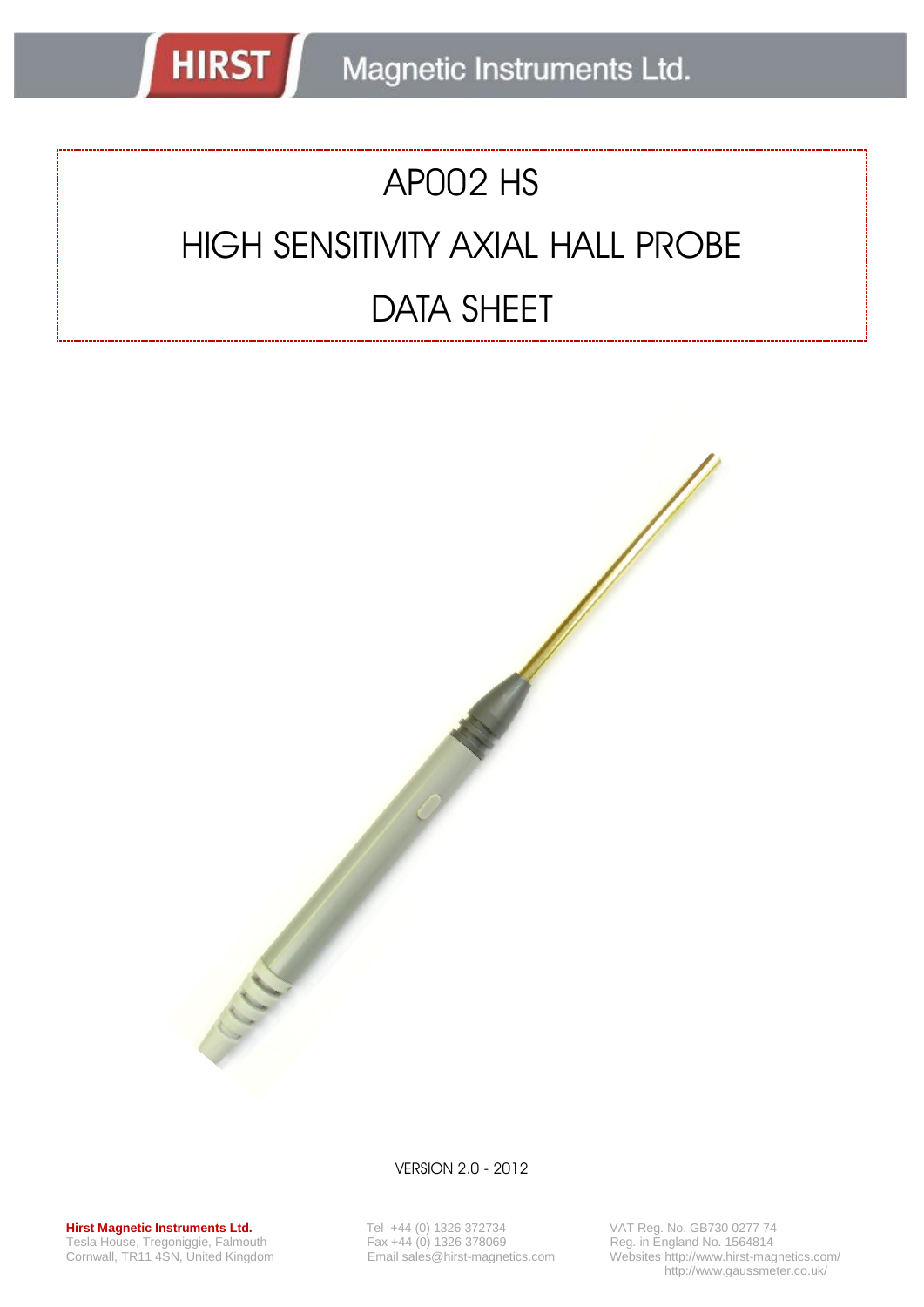The Hirst Magnetic Instruments Ltd AP002-HS is a high sensitivity Hall probe for use with Hirst Magnetic Instruments Ltd. GM07 and GM08 Gaussmeters.

The AP002-HS is an active semiconductor Hall element which incorporates a focusing magnetic circuit.

**HIRST** 



This magnetic circuit focuses the magnetic flux experienced by the probe in the Hall element to offer a significant boost in sensitivity.

Although the internal magnetic circuit does exhibit some hysteresis over the operating range, this effect is quite small, less than typically  $\pm 0.2\%$ .

If at anytime during operation or storage, the probe is exposed to high magnetic fields, greatly in excess of the operating range of the probe, a hysteresis error may occur, creating an offset of reading, normally not greater than  $\pm 100$  µT (micro tesla) /  $\pm 1$  gauss.

In the event of this happening the Null function (Utilities menu) can be used to remove the offset. Alternatively, demagnetise the Hall probe can help. This procedure is normally unnecessary.

### **AP002-HS compatibility with GM07 and GM08 models**



The AP002-HS can be used immediately with Hirst Magnetic Instruments Ltd GM07 and GM08 Gaussmeters with serial numbers: GM07-0924 and GM08- 0691 and above.

If you wish to use a GM07 or GM08 with an earlier serial number, please contact Hirst Magnetics at [sales@hirst-magnetics.com](mailto:sales@hirst-magnetics.com) to check on compatibility. Please use AP002-HS compatibility as a reference and include your GM07 or GM08 serial number.

#### **Calibration**

Due to the construction of the Hall element in the AP002-HS, it is not suitable for calibration nor calibration checks in conventional reference magnets.

The AP002-HS must be calibrated in a uniform magnetic field, not in a reference magnet. Therefore can only be calibrated by Hirst Magnetic Instruments.

It is recommended that the AP002-HS and GM07 or GM08 Gaussmeters are returned annually for calibration. Please contact our sales office on [sales@hirst-magnetics.com.](mailto:sales@hirst-magnetics.com)

Cornwall, TR11 4SN, United Kingdom Email sales@hirst-magnetics.com Websites http://www.hirst-magnetics.com/ http://www.gaussmeter.co.uk/